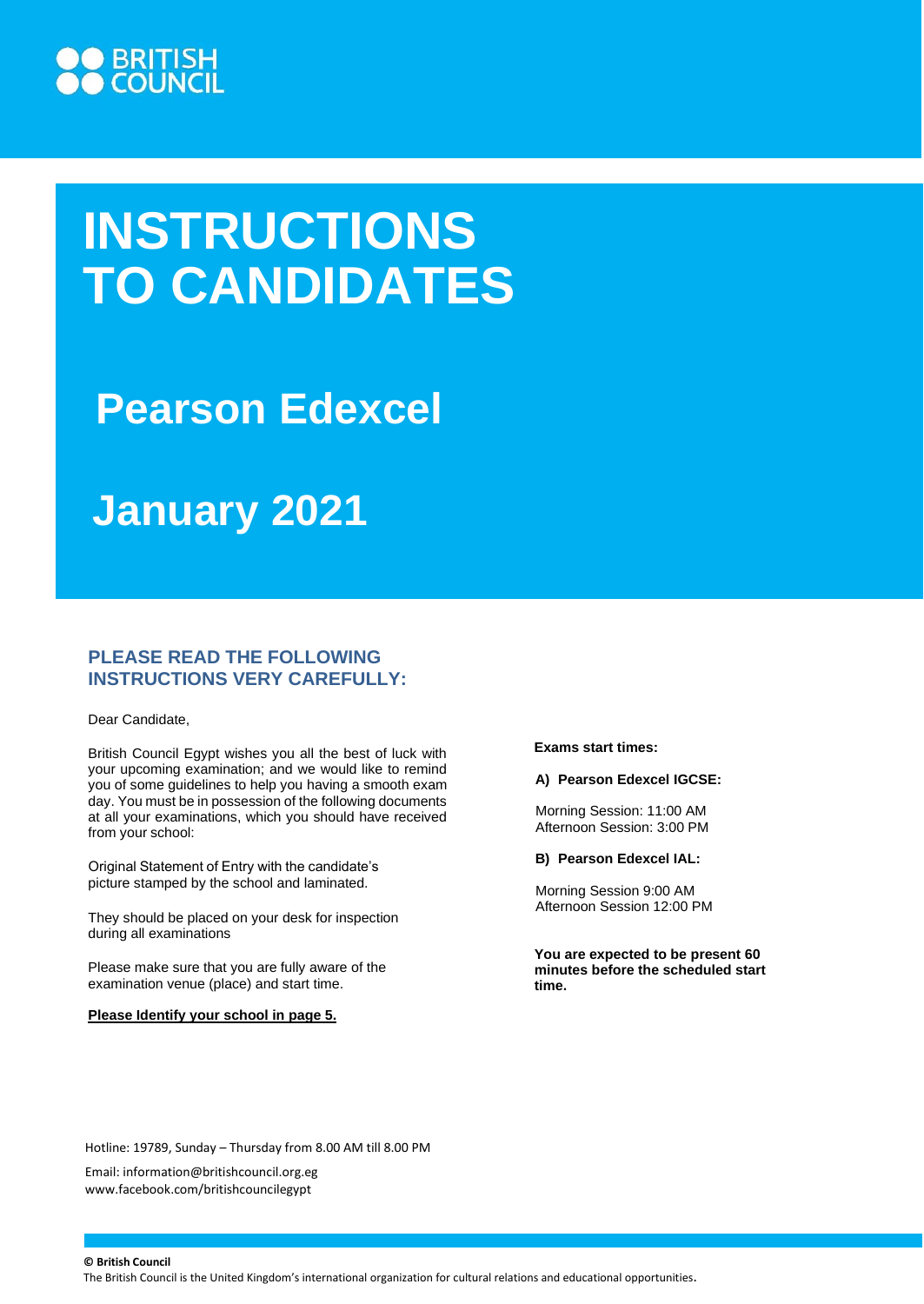

### **1. EXAM VENUE AND TIMETBLE**

#### **1.1 Location and start time**

All your written examinations will be held at:

#### **Career Gates**

**Address:** 13 El Mesaha Street Dokki, Giza **Phone:** (+2) 012-0119-0119

#### **Please check your school after section 3**

#### **1.2 Seat numbers**

Your seat number changes for every examination. Before each examination you must check your hall and seat number on the venue noticeboard.

#### **1.3 Clashes**

Candidates with clashes on their timetable should check daily the noticeboard for further instructions on clashes for each specific examination. All instructions will be clearly displayed on the Examinations Noticeboard.

### **2. General Covid-19 candidate instructions**

2.1 Arrival time should be 1 hour prior to your exam; however, on exam days with high registrations. candidates arrival should be 1 hour and 15 minutes.

- 2.2 Candidates will not be permitted to enter the venue without wearing his/her facemask.
- 2.3 Candidates must maintain 2m social distance while queuing for entry to the venue. Display of floor markings to guide candidates will be available.
- 2.4 Candidates to proceed to temperature checking area – one at a time at the point of entry. Temperature to be checked as per local country regulations and British Council.
- 2.5 If temperature is less than 37.5 degrees Celsius, candidates are required to fill in the declaration form at this point.
- 2.6 If a test taker arrives at a British Council venue with a temperature in excess of 37.5 degrees Celsius, the following must be followed:
- 1. Test taker will be denied entry to the premises and will be advised to return home and selfisolate or seek medical help.
- 2. Log the details of the test taker to follow up on required action points in relation to his/her exam.
- 3. Inform the Exams Supervisor to report test taker absence.
- 2.7 Candidates are to proceed to security check; sanitization toolkit (sanitization gel, and masks) will be available. Candidates should attend the exam wearing their own protective gear meeting precautionary standards.
- 2.8 Candidates are to proceed to the waiting area maintaining social distancing of 2m from one candidate to another.
- 2.9 Candidates must make sure they take all their belongings with them when they leave the exam room. Anything left behind after the exam (such as a pencil case), these items may be destroyed for hygiene reasons.

Hotline: 19789, Sunday – Thursday from 8.00 AM till 8.00 PM

Email[: information@britishcouncil.org.eg](mailto:information@britishcouncil.org.eg) [www.facebook.com/britishcouncilegypt](http://www.facebook.com/britishcouncilegypt)

**© British Council**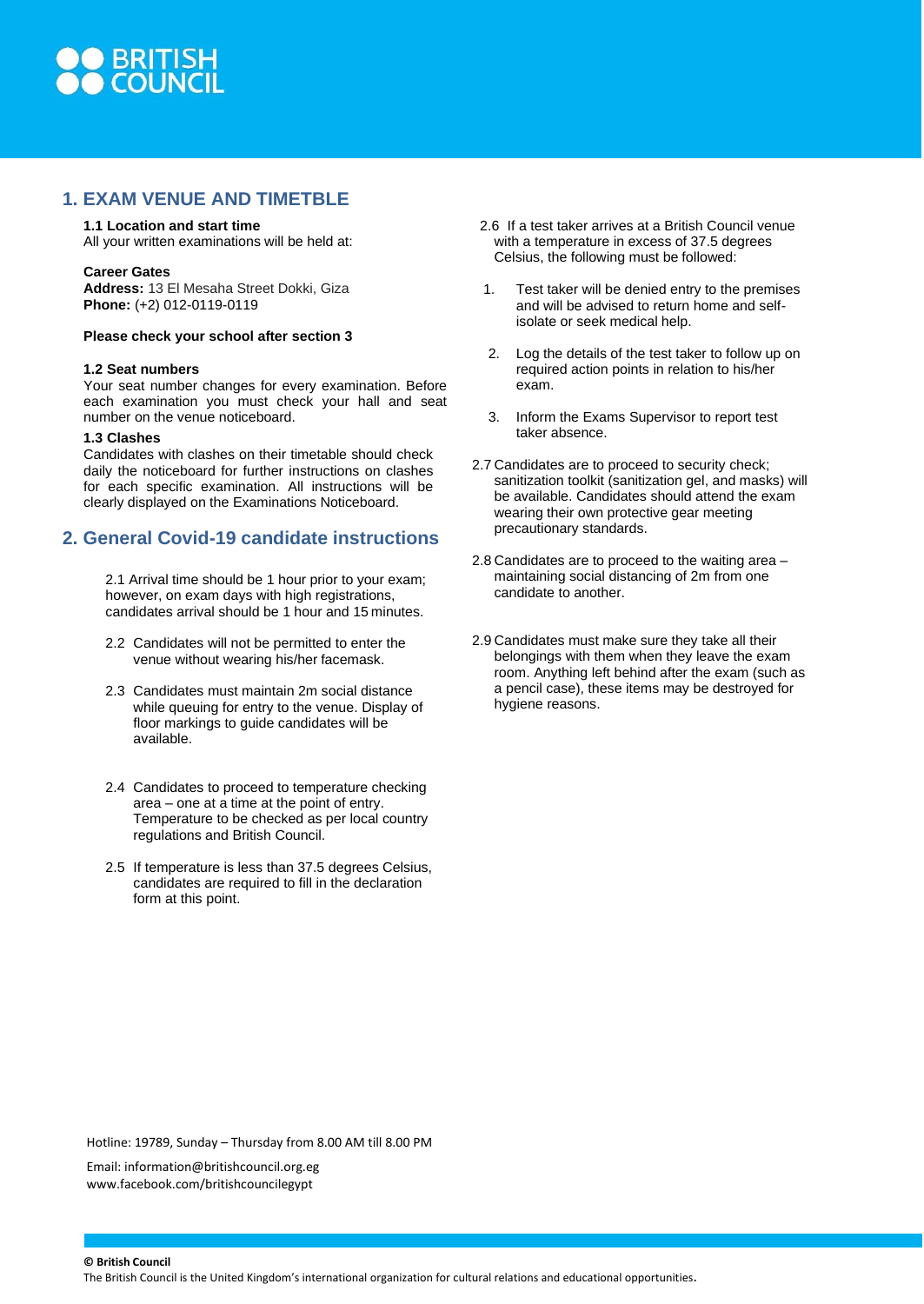

## **3. EXAM DAY INSTRUCTIONS**

- 3.1 Security regulations state that "No candidate will be allowed to leave before the end of the examination session".
- 3.2 Candidates are not allowed to take from the examination room any used examination papers.
- 3.3 **No mobile phones** are allowed into the examination hall or at laboratories during practical examinations. Candidates may be disqualified from the examination session if they do not abide by board rules and regulations.
- 3.4 The British Council is not responsible for handbags and valuables left unattended.
- 3.5 Parents are not allowed on premises during the examinations.
- 3.6 You are not allowed to come to the examination venue except with your full school uniform (any type of hats or caps is not permitted)

3.7 Students arriving at the venue out of their school uniform will not be permitted to sit for their examinations under any circumstances.

3.8 All Schools must send candidates accompanied with the supervisors.

3.9 Please note that your Individual Statement of Entry (final) and your timetable are the documents you should follow regarding examination dates & timings.

## **PLEASE REMEMBER TO BRING WITH YOU**

- Candidate's Statement of Entry.
- Transparent pencil case.
- Your writing materials, geometrical instruments and simple calculators.
- A small bottle of mineral water.

Hotline: 19789, Sunday – Thursday from 8.00 AM till 8.00 PM

Email[: information@britishcouncil.org.eg](mailto:information@britishcouncil.org.eg) [www.facebook.com/britishcouncilegypt](http://www.facebook.com/britishcouncilegypt)

**© British Council**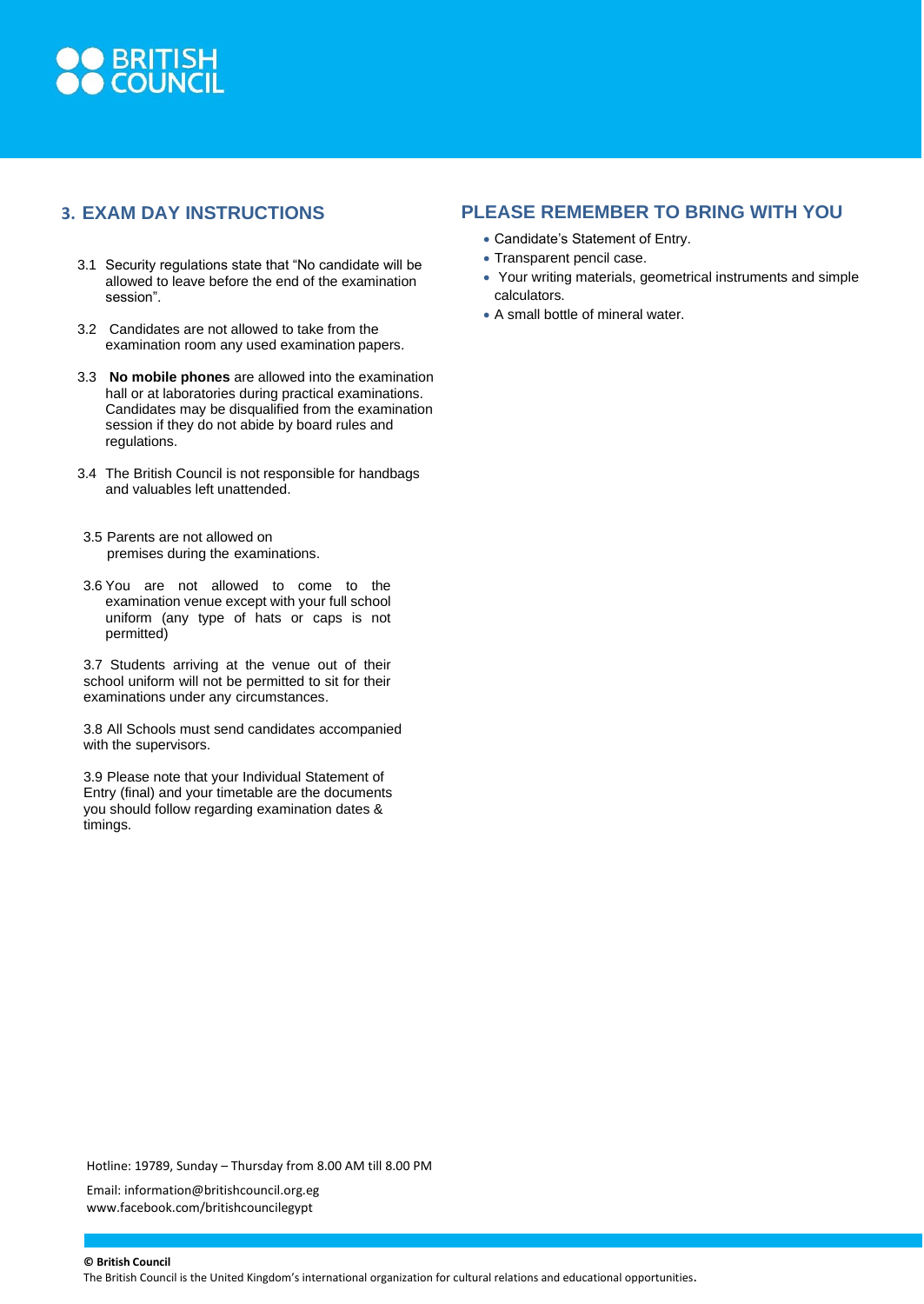

## **3. DISCLAIMER**

The British Council and the examination boards take all reasonable steps to provide continuity of service, however, we cannot be held responsible for any interruptions caused by circumstances beyond our control. If examinations or their results are disrupted, cancelled or delayed, every effort will be made to resume normal service as soon as possible.

The candidate will be under the examination board registration, once s/she arrives the examination venue, in terms of late arrival.

The British Council's liability will be limited to the refund of the registration fee or retesting later.

Hotline: 19789, Sunday – Thursday from 8.00 AM till 8.00 PM Email[: information@britishcouncil.org.eg](mailto:information@britishcouncil.org.eg) [www.facebook.com/britishcouncilegypt](http://www.facebook.com/britishcouncilegypt)

**© British Council**